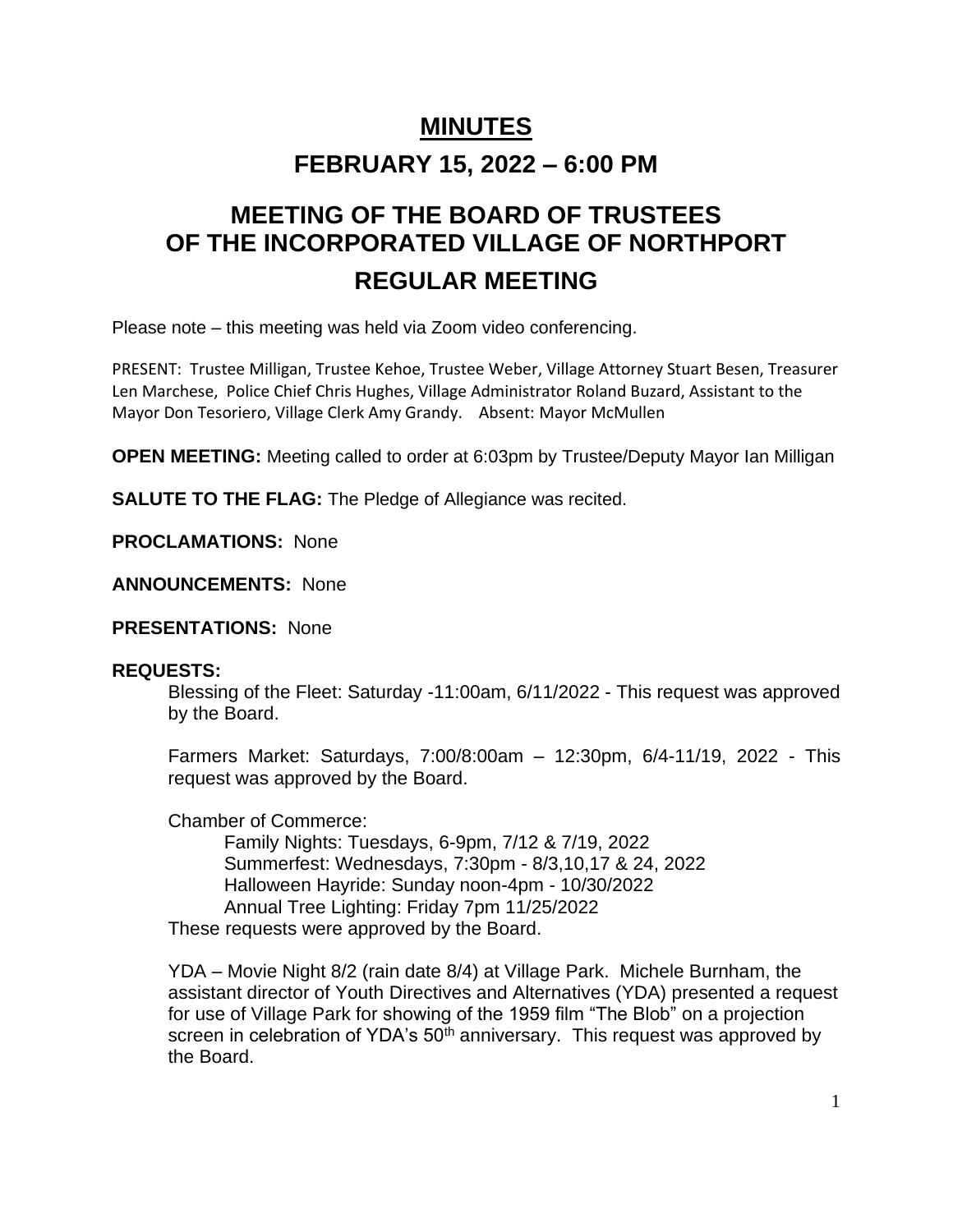#### **PUBLIC HEARINGS:** None

#### **BOARD APPROVAL OF WARRANTS:**

On the motion of Trustee Weber and seconded by Trustee Kehoe, the following warrant was unanimously approved.

 Fiscal Year 2021/2022 General Fund bills in the amount of \$383,398.16 ROLL CALL VOTE: AYES – McMullen, Milligan, Kehoe, Weber NOES – none

On the motion of Trustee Weber and seconded by Trustee Kehoe, the following warrant was unanimously approved.

Fiscal Year 2021/2022 Sewer Fund bills in the amount of \$42,943.66 ROLL CALL VOTE: AYES – McMullen, Milligan, Kehoe, Weber NOES – none

On the motion of Trustee Kehoe and seconded by Trustee Weber, the following warrant was unanimously approved.

Fiscal Year 2021/2022 Fire Department bills in the amount of \$41,061.53 ROLL CALL VOTE: AYES – McMullen, Milligan, Kehoe, Weber NOES – none

Trustee Kehoe raised a question on an item for "Bound Tree Corp" in the amount of \$161.98. Treasurer Marchese responded that he would investigate and follow up.

On the motion of Trustee Kehoe and seconded by Trustee Weber, the following warrant was unanimously approved.

Fiscal Year 2021/2022 Payroll Week (02/11/22) General Fund \$270,480.59 ROLL CALL VOTE: AYES – McMullen, Milligan, Kehoe, Weber NOES – none

On the motion of Trustee Weber and seconded by Trustee Kehoe, the following warrant was unanimously approved.

Fiscal Year 2021/2022 Payroll Week (02/11/22) Sewer Fund \$19,204.05 ROLL CALL VOTE: AYES – McMullen, Milligan, Kehoe, Weber NOES – none

**BUSINESS/COMMISSIONERS REPORTS:** Trustee Milligan reported that on progress on securing permission from the Town of Huntington for use of the former Woodbine dock for a pump-out facility which will be operated by the Village and paid for by state grant after an application by the Village. He also addressed resident Josephine Rizzoni's inquiry last meeting regarding the resolution for the Dock survey and explained the breakdown of the first payment for the preliminary report of \$6500. He explained that an engineer needed for this review to properly define the scope of the repairs for the bidding process and that repairs would be spread out over the next several years.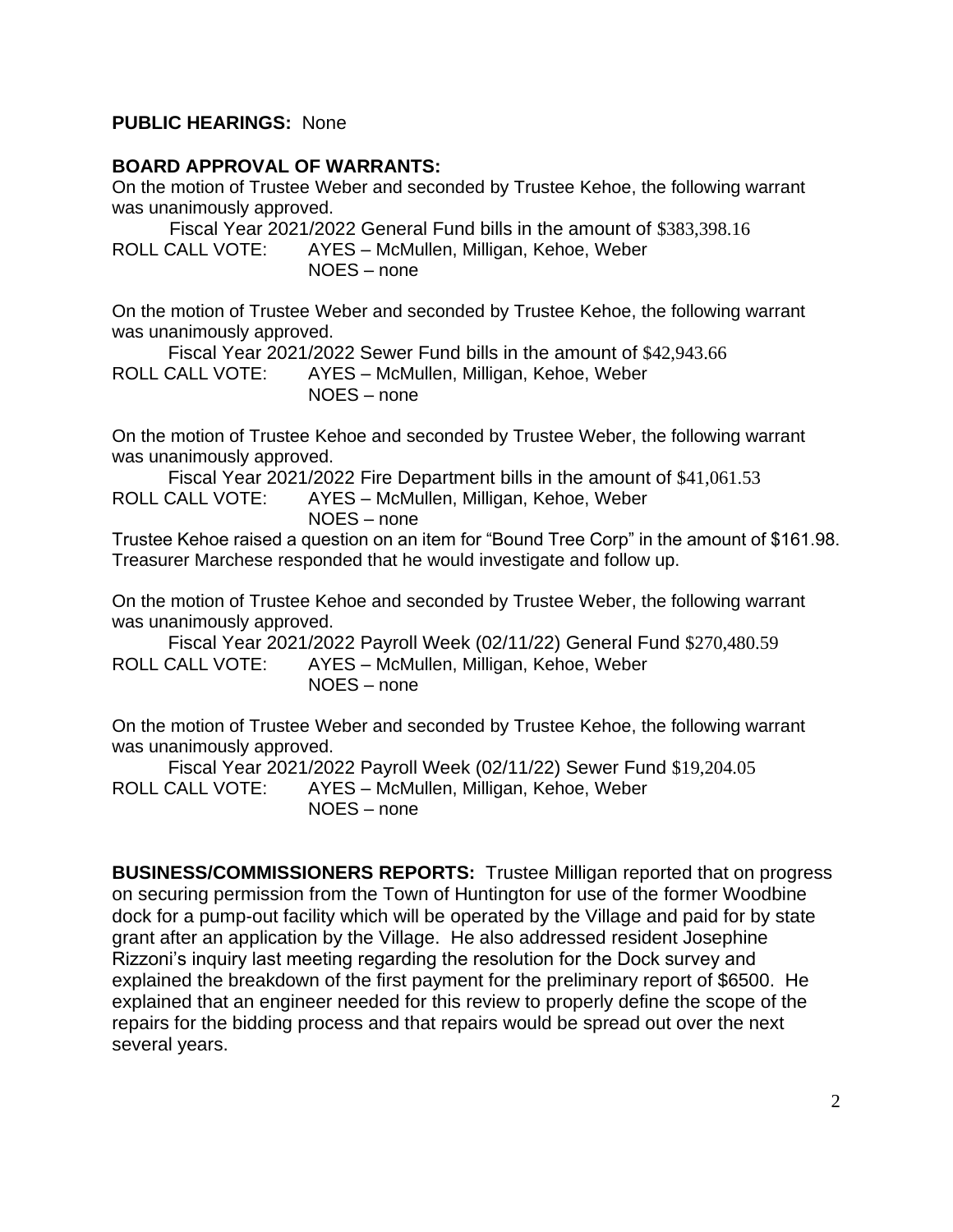Trustee Weber started his remarks with follow-ups from previous meetings. He addressed a concern of resident Donna Koch regarding the change of the treasury's reporting from the voucher detail report to the check ledger and explained that the details are still presented but in a clearer manner. Siobhan Costello added that the procedure is the same as it has been for a while and checks are processed in advance but not released until after the Board's approval. Trustee Weber also addressed Resident Blair Beaudet's concern regarding funding of paramedics and the sharing of services with neighboring municipalities. Trustee Weber explained that the fire departments have mutual agreements in place that if called, they will respond although it doesn't happen often. He also reported that the auditors have asked for additional information for the forensic audit and when they are done, the findings will be reviewed by the Suffolk County DA and the Village Board. Once that investigation is complete, the report can be released to the public. He also reported that the playground equipment at Soper Park has arrived and is almost ready for the public.

 Trustee Kehoe commented a recent provision in the proposed state budget regarding accessory apartments and multi-family development which proposed taking away a municipalities' right to determine zoning at the local level. Attorney Stu Besen suggested that the Board execute a sense resolution authorizing the mayor to execute a letter to the governor and the state representative speaking out against the proposed legislation and he offered to have to ready for the next board meeting.

#### **TREASURER REPORT:** None

#### **CHIEF OF POLICE REPORT:** None

#### **CORRESPONDENCE:**

An email was acknowledged as circulated to the board from Resident Gina Paveglio regarding her concerns with 14 Lindberg Ct which referenced correspondence dated 1/18/2022 and 1/25/2022 between Village Attorney Stu Besen and Ms. Paveglio.

**NOTICES:** None

#### **RESOLUTIONS:**

On the motion of Trustee Weber and seconded by Trustee Kehoe, the following resolution was unanimously approved.

**RESOLUTION: 2022 – 17 ~ APPROVAL OF THE MINUTES** BE IT RESOLVED: The minutes of the Feb. 1<sup>st</sup>, 2022 meeting are hereby accepted. ROLL CALL VOTE: AYES –Milligan, Kehoe, Weber NOES - none

On the motion of Trustee Weber and seconded by Trustee Kehoe, the following resolution was unanimously approved. **RESOLUTION 2022 – 18 ~ DONATION OF SICK TIME**

3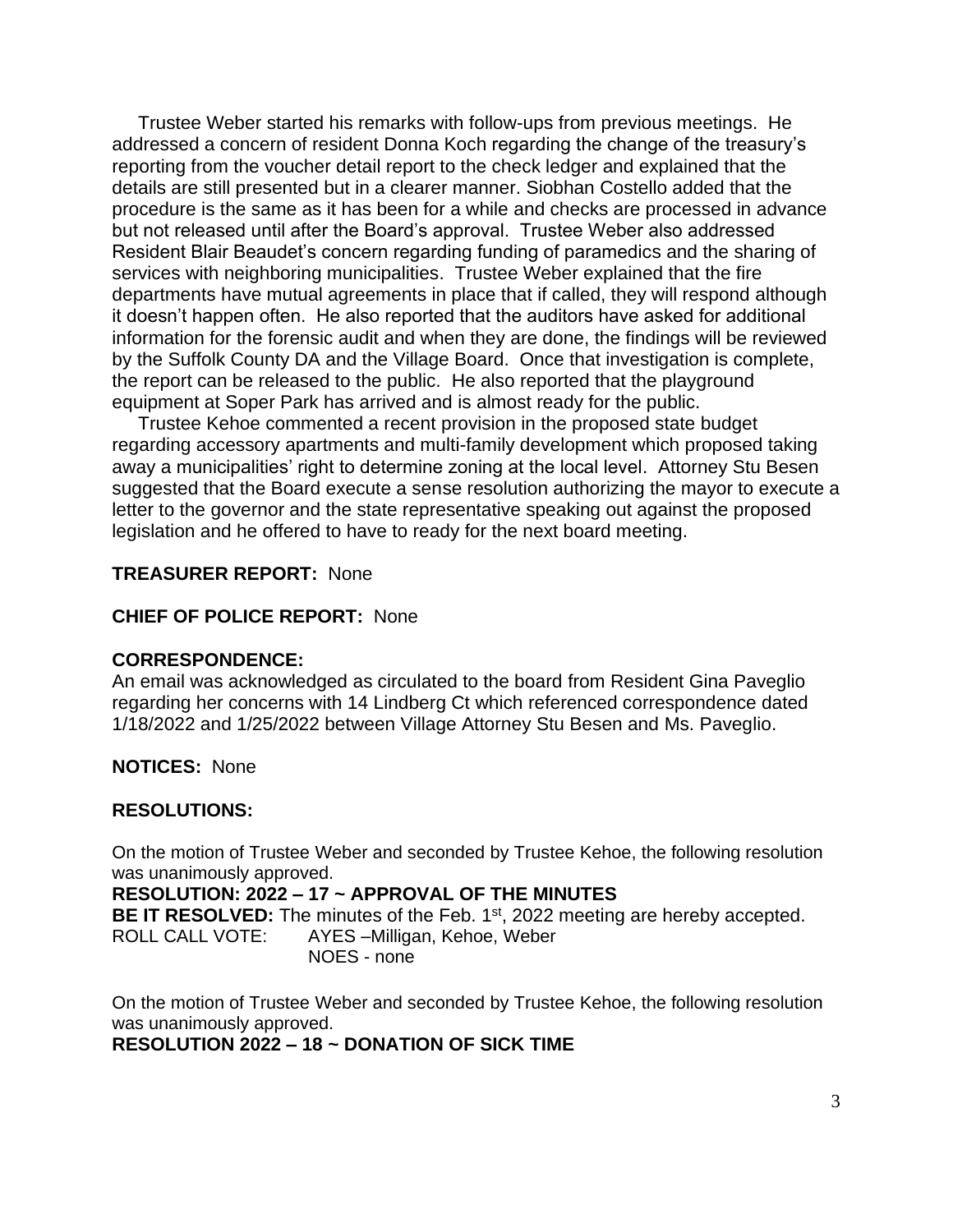**BE IT RESOLVED:** the Board of Trustees hereby authorizes Village PBA members to donate a portion of the employee's accrued sick time to Rich Sagistano, Traffic Control Specialist, for use as Rich may determine.

 **BE IT FURTHER RESOLVED:** There will be a cap of 200 hours on the total number of hours to be gifted.

ROLL CALL VOTE: AYES –Milligan, Kehoe, Weber NOES - none and that is s

Trustee Milligan clarified that this action is allowed in the PBA contract and that is an example of the comradery of the Police department.

On the motion of Trustee Kehoe and seconded by Trustee Weber, the following resolution was unanimously approved with an amendment.

### **RESOLUTION: 2022 – 19 ~ ESTABLISHMENT OF AN EVIDENCE AND PROPERTY BANK ACCOUNT**

 **BE IT RESOLVED:** the Board of Trustees hereby authorize the Village Treasurer to establish an evidence and property non-interest bearing bank account at First National Bank for the police department which will facilitate the safeguarding of confiscated property pending disposition.

 **BE IT FURTHER RESOLVED:** The Chief of Police and Executive Officer will be named as signers and such account shall require dual signature for disbursements and

 **BE IT FURTHER RESOLVED:** The Chief of Police and Executive Officer will be required monthly to submit a report to the Village Treasurer for his oversight. ROLL CALL VOTE: AYES –Milligan, Kehoe, Weber

NOES - none

Trustee Kehoe asked the Chief to clarified what type of property this would cover and Chief Hughes explained that often the Department handles cash either that is found property or held as evidence and this will be a better way to hold it until the cash can be properly disbursed. Trustee Kehoe suggested the Treasury department also oversee the funds to which Chief Hughes agreed.

On the motion of Trustee Weber and seconded by Trustee Kehoe, the following resolution was unanimously approved.

## **RESOLUTION 2022 – 20 ~ AUTHORIZE THE MAYOR TO SIGN AN UPDATED AGREEMENT WITH TROY AND BANKS**

 **WHEREAS,** the Village of Northport is desirous to enter into an agreement with Troy and Banks Consultants LLC to conduct a utility fee compliance audit for the purpose of verifying the accuracy of the utility fees paid or due to the Client,

 **WHEREAS,** compensation for this service will be a contingency fee of fifty percent (50%) of the underpayments identified and recoverable and,

 **WHEREAS,** the execution of an agreement is a Type II action pursuant to 6 N.Y.C.R.R. Section 617.5(c) (18)(21), and therefore no further SEQRA review is required.

 **BE IT RESOLVED:** The Northport Village Board hereby authorizes the Mayor to execute an agreement with Troy and Banks Consultants LLC subject to attorney review for form and content.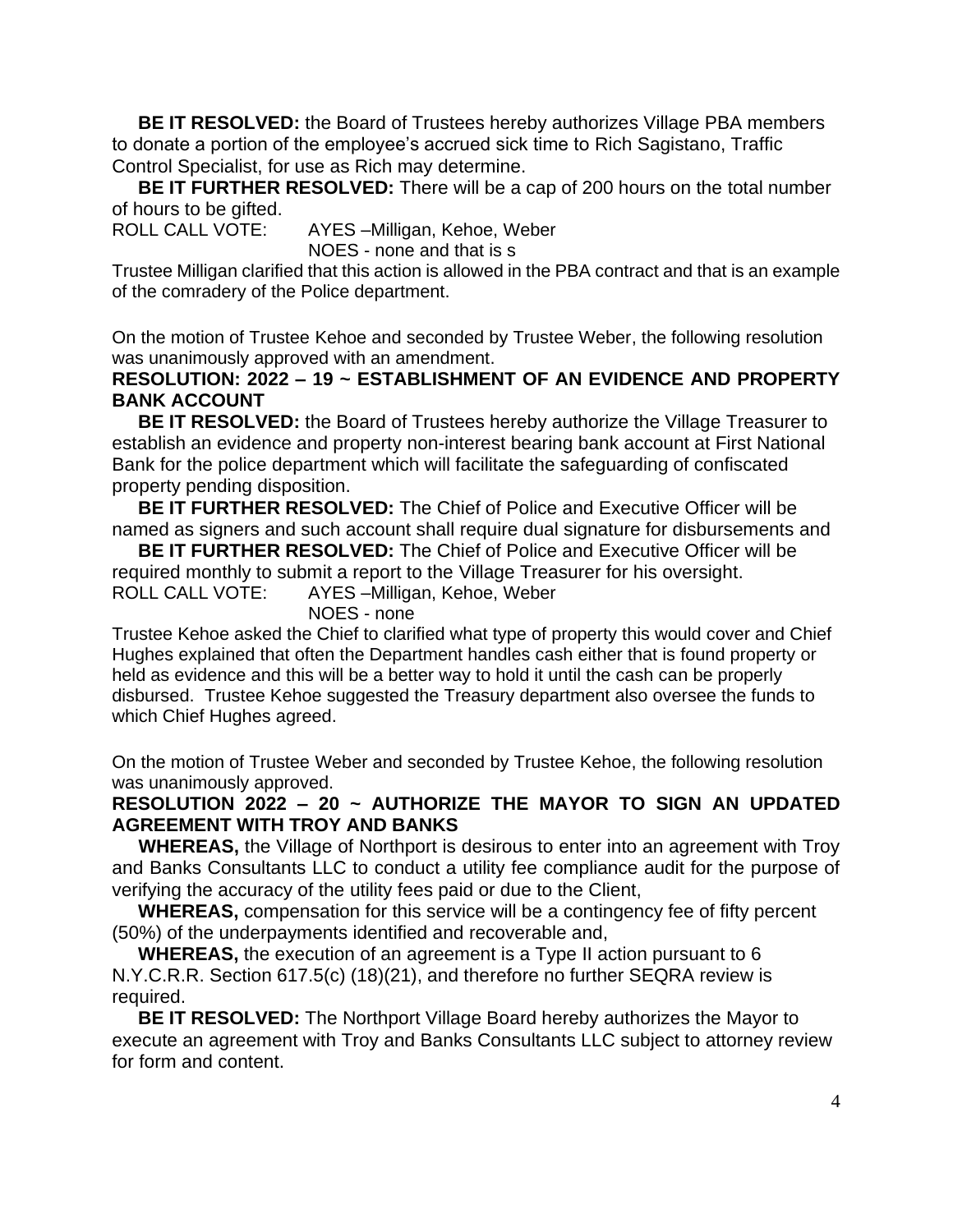ROLL CALL VOTE: AYES –Milligan, Kehoe, Weber NOES - none

On the motion of Trustee Kehoe and seconded by Trustee Weber, the following resolution was unanimously approved.

### **RESOLUTION 2022 – 21 ~ AUDITING FIRM**

 **WHEREAS,** the execution of an agreement is a Type II action pursuant to 6 N.Y.C.R.R. Section 617.5(c) (18)(21), and therefore no further SEQRA review is required.

 **BE IT RESOLVED**: The firm of Nawrocki Smith is hereby retained to assist the Village for the fiscal year ending 2/28/2022 audit in an amount not to exceed \$32,000.00 (Thirty Two Thousand dollars).

ROLL CALL VOTE: AYES –Milligan, Kehoe, Weber NOES - none

A question was raised by Resident Joseph Sabia regarding the timing of this resolution and if it would be better left for the new board and Treasurer Marchese responded that the audit is actually the following week once this resolution is approved.

On the motion of Trustee Weber and seconded by Trustee Kehoe, the following resolution was unanimously approved without a complete reading and with a correction to a typo on one of the dates.

### **RESOLUTION 2022 – 22 ~ AUTHORIZING THE MAYOR TO SIGN NYSDEC, TOWN OF HUNTINGTON AND VILLAGE OF NORTHPORT 2022-2023 CONDITIONAL SHELLFISH HARVESTING PROGRAM AGREEMENT AND PROTOCOL**

**WHEREAS**, the Village of Northport together with the Town of Huntington is desirous of executing a 2022-2023 Conditional Shellfish Harvesting Program Agreement with the New York State Department of Environmental Conservation for the implementation of a Conditional Area Management Plan for Outer Northport Harbor for the purpose of permitting commercial and recreational shellfish taking activities on underwater lands normally categorized as "Restricted" by the New York State Department of Environmental Conservation, and so off limits to those activities, and

**WHEREAS**, the Village of Northport will be responsible for record keeping reporting of the amount of rainfall each day and keep a log of same under the daily operational protocol for the conditional shellfish Harvesting Program in outer Northport Harbor for 2022-2023, and

**WHEREAS**, the opening of new areas in Outer Northport Harbor to shellfish harvesting has been determined to be an unlisted action pursuant to SEQRA 6 NYCRR Section 61, by the New York State Department of Environmental Conservation, and a Negative Declaration was issued by that agency for this action.

**BE IT RESOLVED**, that the Village Board of Trustees of the Village of Northport hereby authorizes the Mayor to execute the Conditional Shellfish Harvesting Program Agreement with the New York State Department of Environmental Conservation and Town of Huntington, as well as any necessary documents for the year 2022-2023 to implement a Conditional Area Management Plan for the Outer Northport Harbor, on such terms and conditions as may be acceptable to the Village Attorney, and further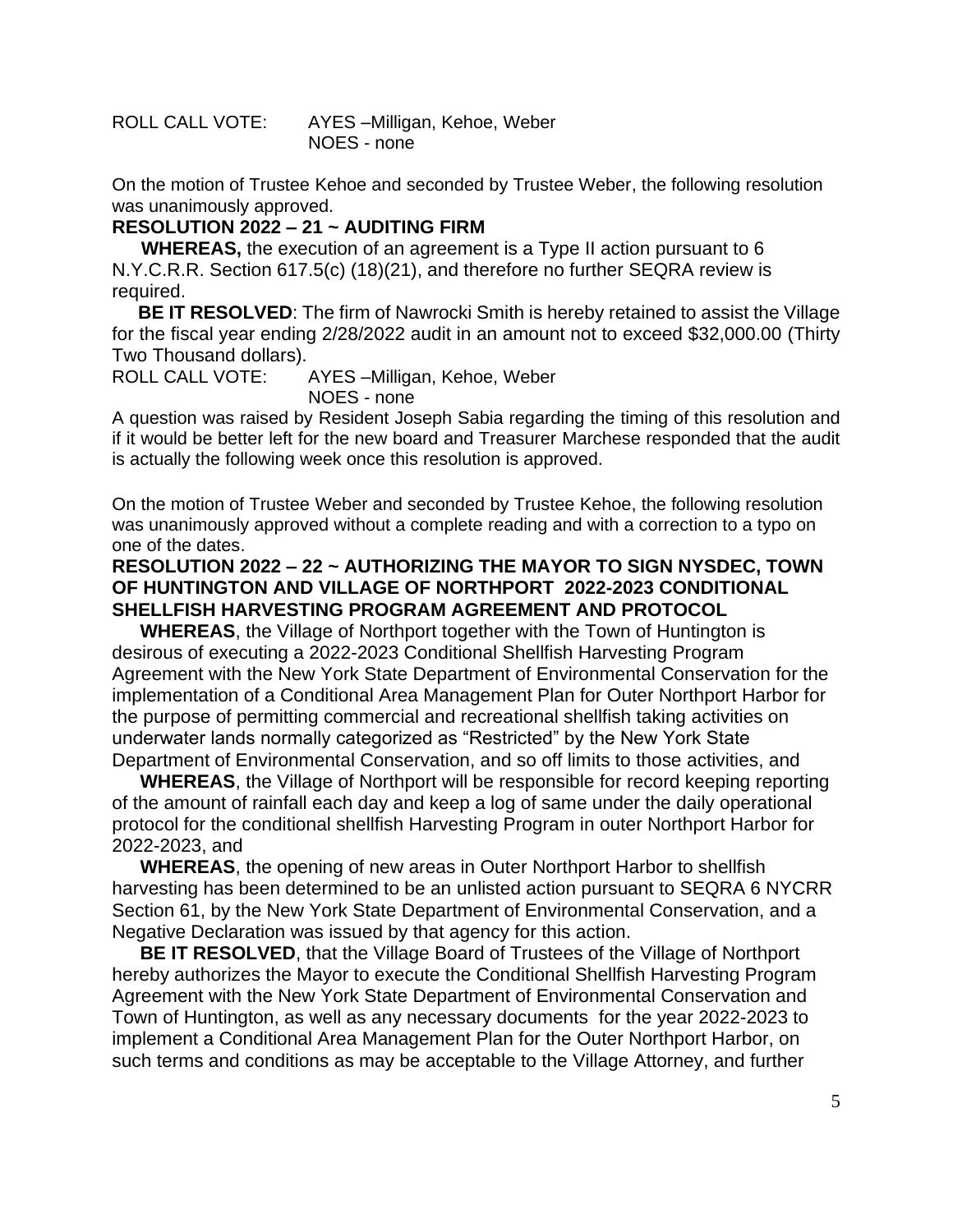authorizes the Mayor to enforce the provisions of the Agreement as deemed necessary. ROLL CALL VOTE: AYES –Milligan, Kehoe, Weber NOES - none

On the motion of Trustee Kehoe and seconded by Trustee Weber, the following resolution was unanimously approved.

### **RESOLUTION 2022 – 23 ~ SETTLEMENT OF TAX CERTIORARI LAWSUIT**

 **WHEREAS**: the Village of Northport is a party respondent in certain tax certiorari proceedings commenced by the property owner of property located at 407-413 Fort Salonga Road, Northport, New York, a/k/a Tax Map#s 404-16-2-53 & 54 for assessment years 2016/17 through 2021/22 and,

 **WHEREAS**: the Village of Northport upon advice of special tax certiorari counsel has determined that it is in its best interest to resolve this matter on the terms as set forth on the annexed Stipulation of Settlement and Proposed Order and Judgment,

**BE IT RESOLVED**, that the Board of Trustees hereby approves the settlement of the claim/lawsuit of the petitioners (George W. Lewisy Jr., LLC, et al ) on the following terms and as set forth on the annexed Stipulation of Settlement, as in the best interests of the Village and its taxpayers, and, it is,

**BE IT FURTHER RESOLVED**, that the Village Attorney or Special Counsel is authorized and directed to execute the appropriate Stipulations of Settlement, and consent to the entry of an Order or Judgment, if any, implementing the aforesaid settlement, and be it,

 **FURTHER RESOLVED,** that in accordance with the agreement, and as consented to by the Village Assessor, the 2022/23 assessment and Village tax bill shall be set and/or adjusted to reflect a new assessment of 23,800 (pursuant to RPTL 727), and be it,

**FURTHER RESOLVED**, that the Village Treasurer, is hereby authorized and directed to make the necessary arrangements, pursuant to the Local Finance Law or otherwise, for payment as agreed in the amount of \$37,234.21,

 **BE IT FURTHER RESOLVED**, that the Village administrators, if needed, are hereby authorized and directed to make the necessary arrangements, pursuant to the Local Finance Law or otherwise, for payment of any refund, within ninety (90) days of receipt of the Court Order, and be it,

**BE IT FURTHER RESOLVED**, that the Village Clerk provide the Village's Legal Counsel with a copy of this resolution upon adoption.

ROLL CALL VOTE: AYES –Milligan, Kehoe, Weber NOES - none

Village Accessor Rick Leonard was on the call and confirmed that this property was the former Coach Realty office on the corner of Ft Salonga Road and Church Street.

On the motion of Trustee Kehoe and seconded by Trustee Weber, the following resolution was unanimously approved.

**RESOLUTION 2022 – 24 ~ SETTLEMENT OF TAX CERTIORARI LAWSUIT**

 **WHEREAS**: the Village of Northport is a party respondent in certain tax certiorari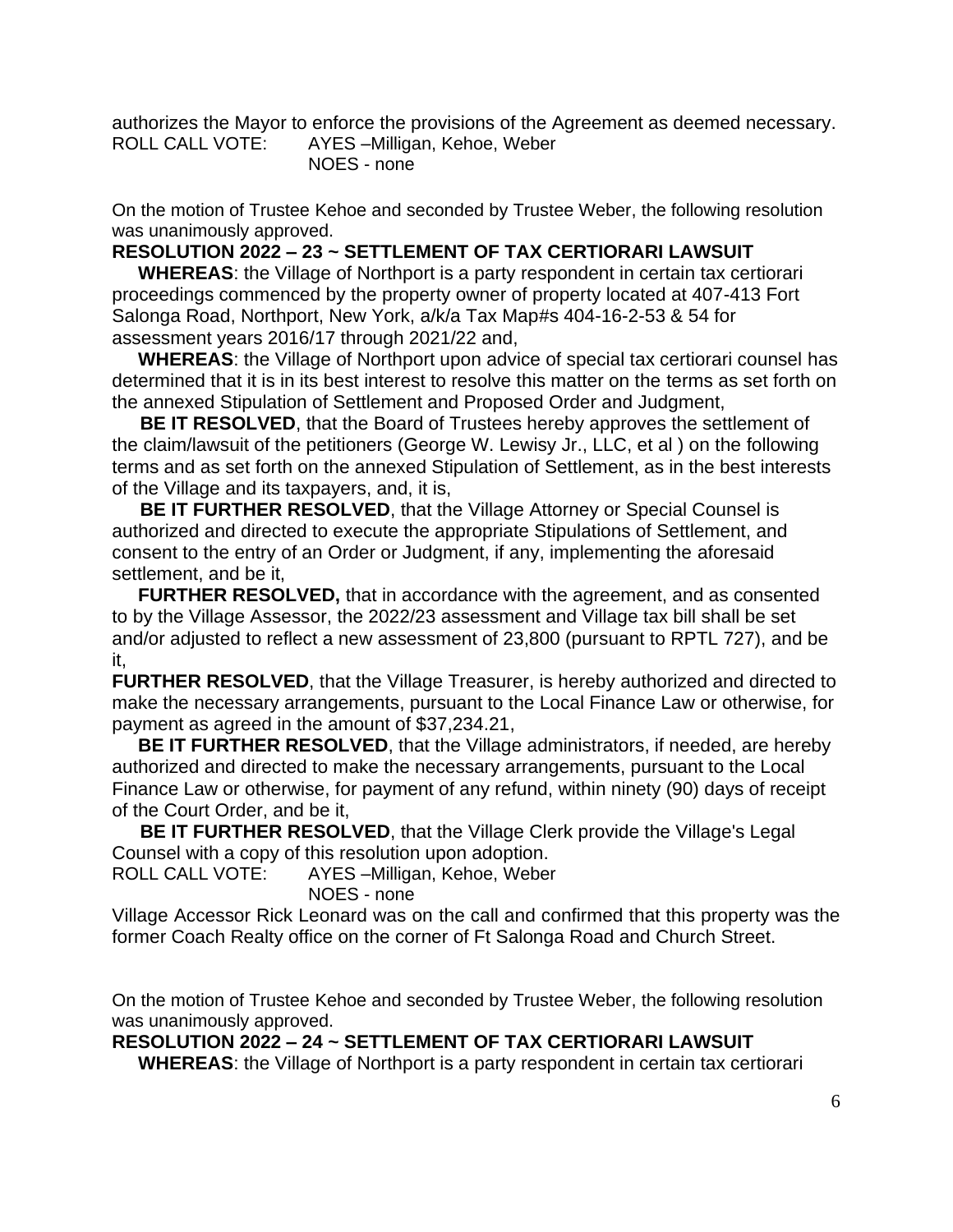proceedings commenced by the property owner of property located at 165 Laurel Avenue, Northport, New York, a/k/a Tax Map#s 404-13-3-58 for assessment years 2015/16 through 2021/22 and,

**WHEREAS**: the Village of Northport upon advice of special tax certiorari counsel has determined that it is in its best interest to resolve this matter on the terms as set forth on the annexed Stipulation of Settlement and Proposed Order and Judgment,

**BE IT RESOLVED**, that the Board of Trustees hereby approves the settlement of the claim/lawsuit of the petitioners (Henry & Carol Keidel) on the following terms and as set forth on the annexed Stipulation of Settlement, as in the best interests of the Village and its taxpayers, and, it is,

**BE IT FURTHER RESOLVED**, that the Village Attorney or Special Counsel is authorized and directed to execute the appropriate Stipulations of Settlement, and consent to the entry of an Order or Judgment, if any, implementing the aforesaid settlement, and be it,

 **FURTHER RESOLVED,** that in accordance with the agreement, and as consented to by the Village Assessor, the 2022/23 assessment and Village tax bill shall be set and/or adjusted to reflect a new assessment of 10,000 (pursuant to RPTL 727), and be it,

**FURTHER RESOLVED, that the Village Treasurer, is hereby authorized and directed to** make the necessary arrangements, pursuant to the Local Finance Law or otherwise, for payment as agreed in the amount of \$9,541.20,

 **BE IT FURTHER RESOLVED**, that the Village administrators, if needed, are hereby authorized and directed to make the necessary arrangements, pursuant to the Local Finance Law or otherwise, for payment of any refund, within ninety (90) days of receipt of the Court Order, and be it,

**BE IT FURTHER RESOLVED, that the Village Clerk provide the Village's Legal** Counsel with a copy of this resolution upon adoption.

ROLL CALL VOTE: AYES –Milligan, Kehoe, Weber NOES - none

Village Accessor Rick Leonard was on the call and confirmed that this property

On the motion of Trustee Milligan and seconded by Trustee Weber, the following resolution was unanimously approved.

#### **RESOLUTION 2022 – 25 ~ SETTLEMENT OF TAX CERTIORARI LAWSUIT**

 **WHEREAS**: the Village of Northport is a party respondent in certain tax certiorari proceedings commenced by the property owner of property located at 73 Main Street, Northport, New York, a/k/a Tax Map#s 404-9-1-58.6 for assessment years 2015/16 through 2021/22 and,

 **WHEREAS**: the Village of Northport upon advice of special tax certiorari counsel has determined that it is in its best interest to resolve this matter on the terms as set forth on the annexed Stipulation of Settlement and Proposed Order and Judgment,

**BE IT RESOLVED**, that the Board of Trustees hereby approves the settlement of the claim/lawsuit of the petitioners (Robert Tyler) on the following terms and as set forth on the annexed Stipulation of Settlement, as in the best interests of the Village and its taxpayers, and, it is,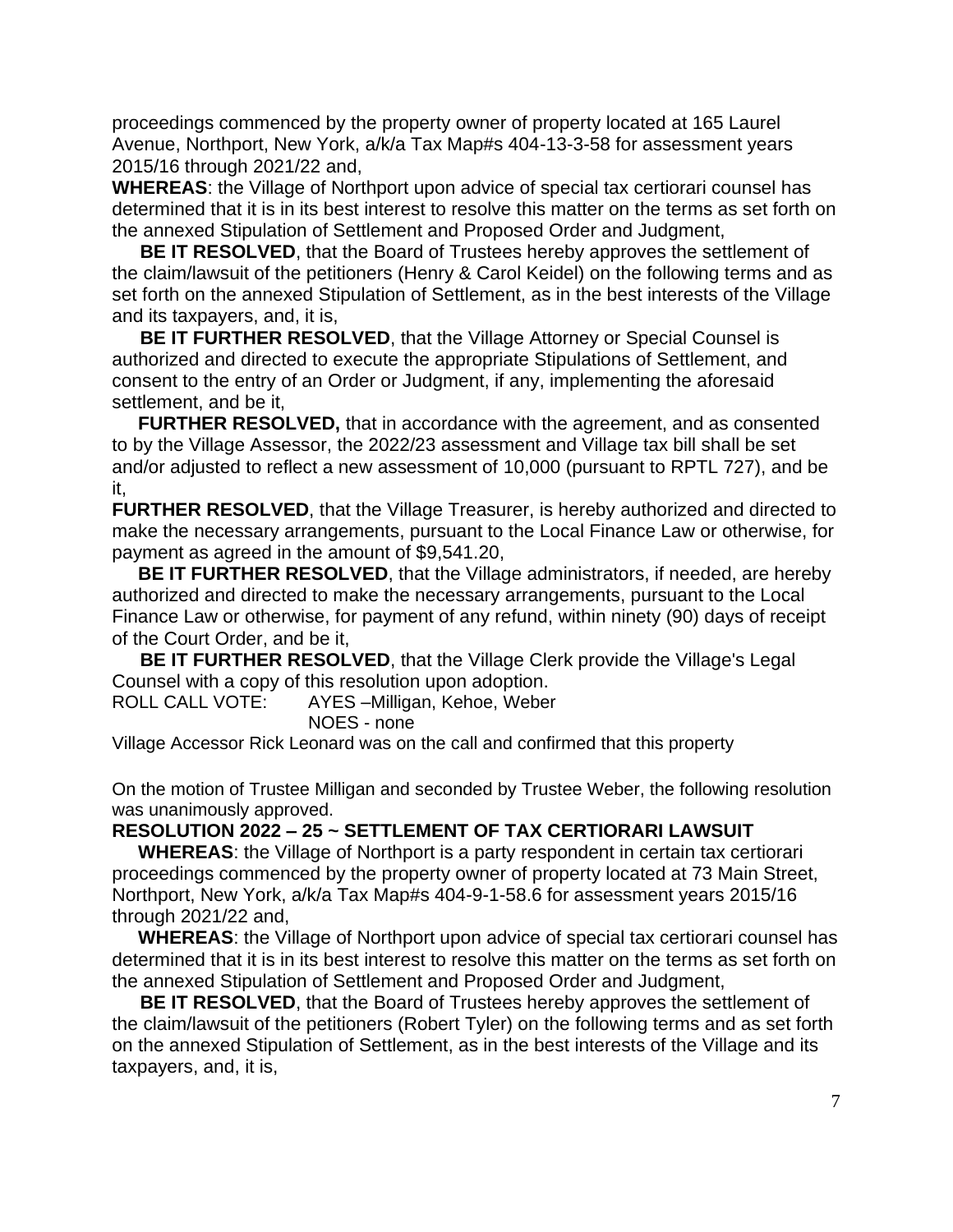**BE IT FURTHER RESOLVED**, that the Village Attorney or Special Counsel is authorized and directed to execute the appropriate Stipulations of Settlement, and consent to the entry of an Order or Judgment, if any, implementing the aforesaid settlement, and be it,

 **FURTHER RESOLVED,** that in accordance with the agreement, and as consented to by the Village Assessor, the 2022/23 assessment and Village tax bill shall be set and/or adjusted to reflect a new assessment of 8,000 (pursuant to RPTL 727), and be it, **FURTHER RESOLVED**, that the Village Treasurer, is hereby authorized and directed to make the necessary arrangements, pursuant to the Local Finance Law or otherwise, for payment as agreed in the amount of \$32,232.04,

 **BE IT FURTHER RESOLVED**, that the Village administrators, if needed, are hereby authorized and directed to make the necessary arrangements, pursuant to the Local Finance Law or otherwise, for payment of any refund, within ninety (90) days of receipt of the Court Order, and be it,

**BE IT FURTHER RESOLVED, that the Village Clerk provide the Village's Legal** Counsel with a copy of this resolution upon adoption.

ROLL CALL VOTE: AYES –Milligan, Kehoe, Weber NOES - none

Trustee Kehoe asked Mr. Leonard why this adjustment was higher than the others and Mr. Leonard explained that this amount was arrived at after Mr. Tyler resolved a case with the Town of Huntington which reduced the value of his property and it took six years for the Village to reach an agreement with this resident.

On the motion of Trustee Kehoe and seconded by Trustee Weber, the following resolution was unanimously approved.

# **RESOLUTION 2022 – 26 ~ BUDGET TRANSFERS**

**BE IT RESOLVED:** The Village Treasurer is hereby authorized to make the following budget transfers; see attached Schedule "A".

ROLL CALL VOTE: AYES –Milligan, Kehoe, Weber NOES - none

#### **PUBLIC PARTICIPATION:**

- Gina Paveglio spoke first and asked for follow up on a FOIL she submitted and also commented on her concerns regarding her property, cesspool and effect of the drywell and drainage of the property uphill of her at 14 Lindberg Ct.
- Josephine Rizzoni thanked Trustee Milligan for following up and sending her the engineering report on the dock evaluation.
- Joe Sabia thanked Chief Hughes for his department's continued responsiveness to calls and concerns at the Fish market. He also brought up a report seen on the "Northport Patch" about some recent car break-ins and he also commented on a recent road closure on Cherry Street by PSEG that he reported to Village Administrator Roland Buzard. Mr. Buzzard responded that this was an emergency repair. Trustee Milligan responded that the village will look into what happened with this opening and will make sure the road is repaired. Mr. Sabia also commented on the public hearing on stop signs and stated his concerns with outdoor dining seating that blocks sidewalks. Trustee Weber commented that there should be more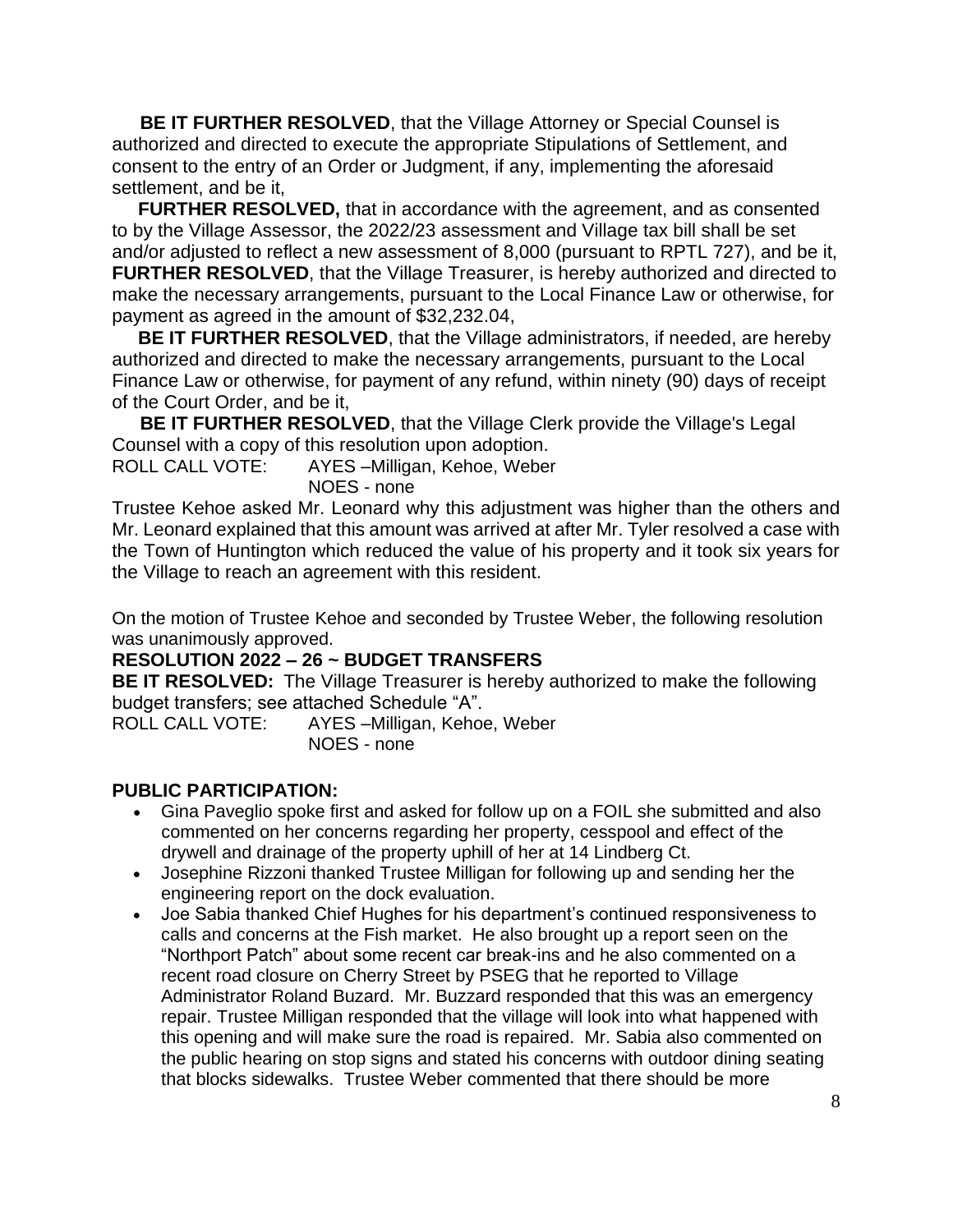conversations regarding business opportunities and residents needs so that a balance can be struck and all will benefit. Trustee Kehoe commented on some ideas that the board had tried over the years to stimulate business in the downtown area and that outdoor dining was one of the more successful ones but he added that enforcement of ADA requirements has to be improved. Trustee Milligan stated that anytime traffic regulations are concerned, the proper procedure is to get a professional evaluation and that the written report was more comprehensive than what was presented. He also commented on the outdoor dining permit process which can be adjusted as needed.

- Effie Huber spoke next and expressed a complaint that she comes to these meetings for answers and does not want to be directed to a different board or to submit FOIL requests.
- Resident Donna Koch asked for updates on the 5 burned out properties throughout the village. Trustee Milligan stated that the village cannot compel someone to make repairs but does have to make sure the properties are meet minimum safety requirements – which has been done on these properties. Village Administrator Roland Buzard provided information regarding the 4 of the properties currently being worked on with the one on Main St being too recent to have any action taken yet.
- In the spirit of Valentine's Day, resident Joe Schramm commented to publicly thank the different village departments for their service with a special thank you to the elected officials, especially the ones who will be stepping down soon, for their contributions. Trustee Milligan thanked Joe in return for his input and participation as well.

On the motion of Trustee Milligan and seconded by Trustee Weber and unanimously approved, the meeting was adjourned at 7:15pm. ROLL CALL VOTE: AYES –Milligan, Kehoe, Weber

NOES - none

The next meeting of the Board of Trustees will be March 1st, 2022 at 6:00 PM.

Respectfully submitted, Amy Grandy Village Clerk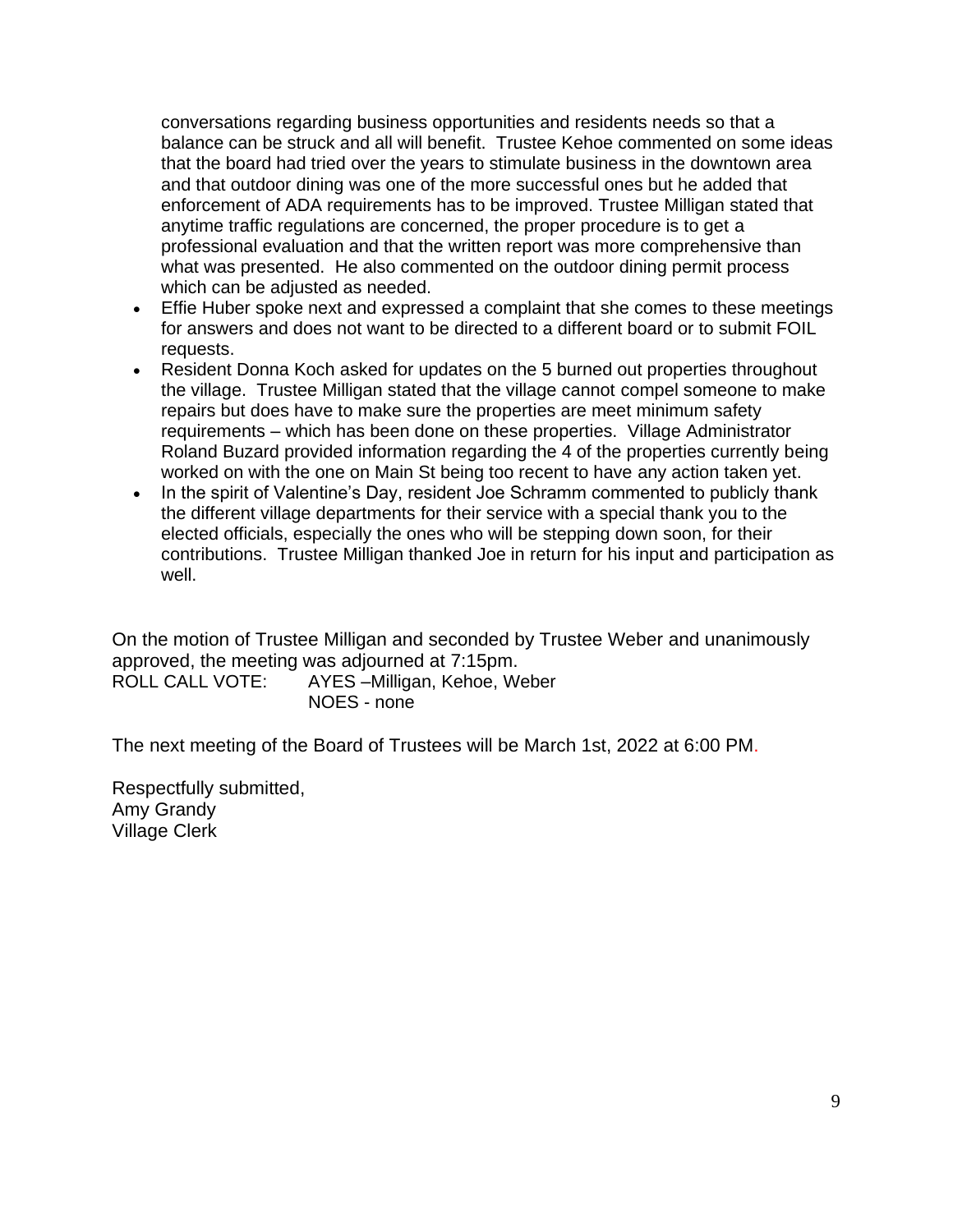## **Inc. Village of Northport Budget Transfers Sch A 2/15/2022 Fiscal Year 2021**

| <b>AMOUNT</b> |           | <b>APPROPRIATION LINE FROM</b>           | <b>APPROPRIATION LINE TO</b>     |    | <b>AMOUNT</b> |  |
|---------------|-----------|------------------------------------------|----------------------------------|----|---------------|--|
| \$            | 500.00    | A.1110.0411                              | A.1110.0400                      | \$ | 500.00        |  |
|               |           | Justice - Reimb NYS                      | <b>Justice Contractual Exp</b>   |    |               |  |
|               |           |                                          |                                  |    |               |  |
| \$            | 65.00     | A.1420.0400.0002                         | A.1420.0401                      | \$ | 65.00         |  |
|               |           | <b>Contractual Expense</b><br>Consultant | Asst Village Attny               |    |               |  |
|               |           |                                          |                                  |    |               |  |
| \$            | 475.00    | A.1620.0409                              | A.1620.0409.0002                 | \$ | 520.00        |  |
|               |           | <b>VH Bldg Misc</b>                      | Village Blds R&M                 |    |               |  |
| \$            | 45.00     | A.1620.0409.0002                         |                                  |    |               |  |
|               |           | <b>Beach House Misc</b>                  |                                  |    |               |  |
|               |           |                                          |                                  |    |               |  |
| \$            | 2,700.00  | A.5142.0405                              | A.1640.0409                      | \$ | 2,700.00      |  |
|               |           | Supplies, Salt and Sand                  | Garage/Misc Expense              |    |               |  |
|               |           |                                          |                                  |    |               |  |
| \$            | 13,650.00 | A.3120.0101                              | A.3120.0122                      | \$ | 3,400.00      |  |
|               |           | Police Overtime                          | Dispatcher Overtime              |    |               |  |
|               |           |                                          | A.3120.0112                      | \$ | 350.00        |  |
|               |           |                                          | Police Dispatcher Paid Benefit   |    |               |  |
|               |           |                                          | A.3120.0212                      | \$ | 9,900.00      |  |
|               |           |                                          | E911 Grant Equipment             |    |               |  |
|               |           |                                          |                                  |    |               |  |
| \$            | 23,900.00 | A.3410.0200                              | A.3410.0101                      | \$ | 3,400.00      |  |
|               |           | Equipment                                | Fire Houseman Overtime           |    |               |  |
|               |           |                                          | A.3410.0111                      | \$ | 12,500.00     |  |
|               |           |                                          | Temporary Houseman Sal           |    |               |  |
|               |           |                                          | A.3410.0401                      | \$ | 8,000.00      |  |
|               |           |                                          | <b>Fire Department Utilities</b> |    |               |  |
| \$            | 9,900.00  | A.3410.0409                              | A.3410.0401.0002                 | \$ | 900.00        |  |
|               |           | <b>Fire Dept Misc Expenses</b>           | FD Cell Phones                   |    |               |  |
|               |           |                                          | A.3410.0414                      | \$ | 9,000.00      |  |
|               |           |                                          | Fire Dept Bldg Maint             |    |               |  |
|               |           |                                          |                                  |    |               |  |
| \$            | 15,000.00 | A.5110.0111                              | A.5110.0101                      | \$ | 15,000.00     |  |
|               |           | Highway P/T Salaries                     | <b>Highway Overtime</b>          |    |               |  |